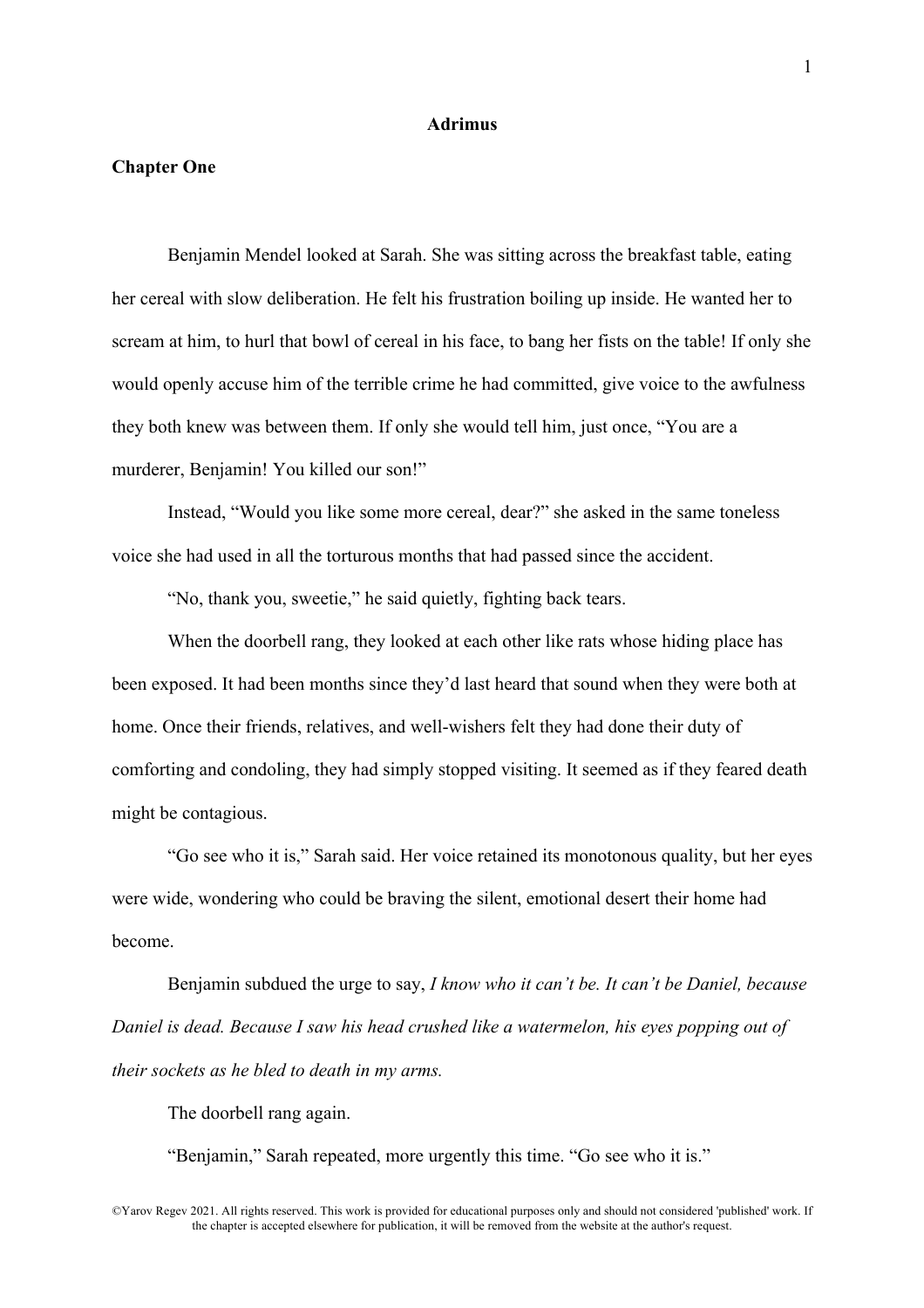Benjamin nodded. He rose from the table and walked slowly out into the hall. "Who is it?" he called.

There was no answer.

Benjamin opened the door. At first he didn't recognize the boy who stood on the doorstep, smiling. He was about twelve years old and looked at Benjamin through deep brown eyes under thick eyebrows. His hair curled all the way down to his shoulders, and his skin was neither black nor white, but olive-colored.

"Who are you?" Benjamin demanded, then realized his tone was too harsh. That was no way to address a child; it was certainly not the way he would have liked people to address his Daniel.

Despite his harshness, the boy's smile widened, and he held up a small photograph in his right hand.

"Who is it, Benjamin?" Sarah cried out from the kitchen.

Benjamin stared at the photograph, perplexed. It was a photo of himself and Sarah taken years ago, right after Daniel was born. Sarah held Daniel in her arms, smiling. It was a picture taken in a different life, a different era, a time when there had still been hope.

"Where did you get this?" he murmured. He studied the face of the smiling child.

Then, suddenly, he realized who the child was, and his legs seemed unable to support him.

"My god!" he exclaimed.

"Benjamin, who is it?" Sarah's voice was now tinged with panic.

He went on staring, open-mouthed, but when the child advanced toward him, his arms closed around the boy in an embrace. He heard a breakfast chair being pushed back and the sound of Sarah's feet shuffling slowly toward them.

"Benjamin?"

The child disengaged himself from Benjamin and gave Sarah that same charming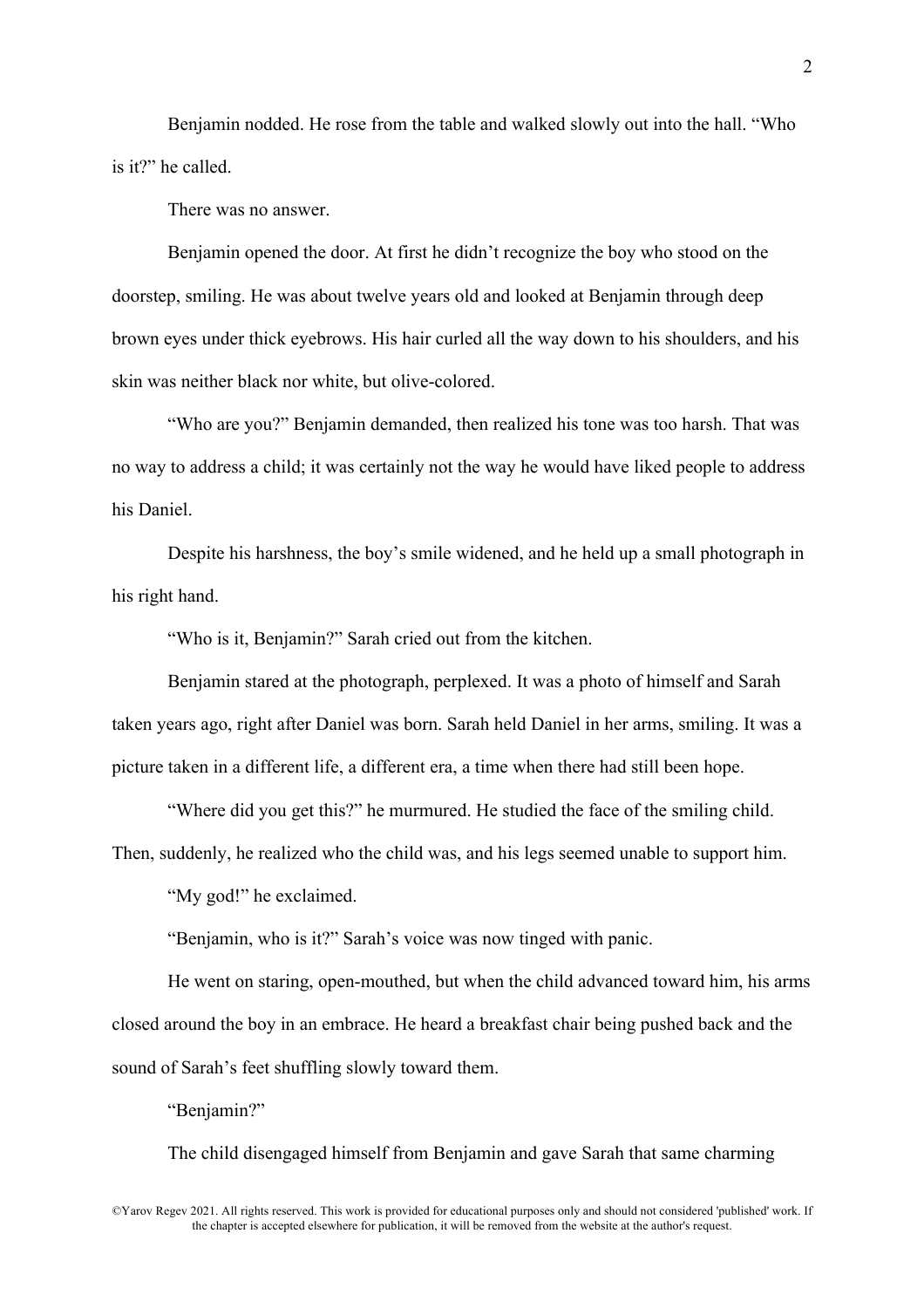smile, revealing even, pearl-like white teeth.

Sarah was still holding the empty bowl; now she let it fall from her fingers. It shattered on the floor.

This was the sound that Benjamin had yearned to hear through all their silent breakfasts since the day of the accident, and its effect on him was immediate. "Stay calm, Sarah," he said. He knelt and stared at the boy's face, admiring the beauty of his deep brown eyes. "How did you find us? How did you get here?"

The boy showed Benjamin the photograph again and began to speak in an oddsounding language. It didn't resemble any dialect Benjamin was familiar with.

"I know this picture," Sarah said in the voice of a somnambulist. "We mailed it to that boy in—what was that place, Benjamin? But how did…?"

She began to laugh, softly. It was a sound Benjamin had not heard for a long, long time.

The child went on speaking in his unfamiliar tongue, showing them the photograph as if all the answers to their queries were hidden in it if they only looked hard enough.

"Are you alone here?" asked Benjamin. "Where are your parents?"

Sarah stopped laughing. "Of course he's alone. Why are you pestering him with silly questions? Can't you see he's hungry?"

Before Benjamin could react, she ushered the child into the house. The boy followed her with easy familiarity, as if he had known her for years, as if he were stepping into his own home.

For a moment Benjamin stood by the threshold, unsure what to do next. Then he followed Sarah and the boy into the kitchen.

The boy—*Adrimus, that was his name,* thought Benjamin—had already sat down at the table, looking happily at Sarah as she fussed about with a fresh energy that disturbed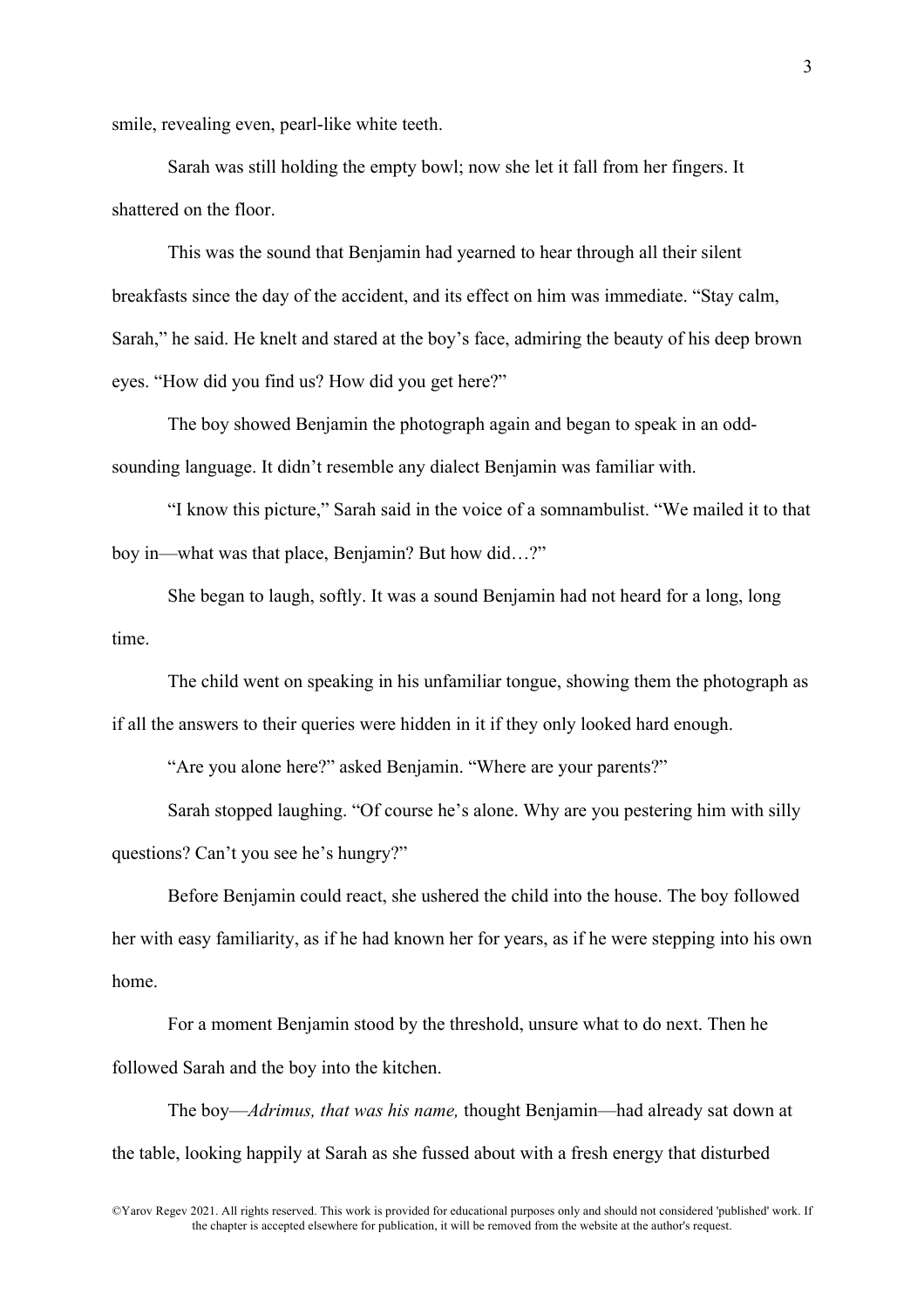Benjamin even more than her recent silences and apathy.

"Be a dear, Ben, and clean up the mess I made at the front door while I fix breakfast for Adrimus."

"You remember his name?"

She looked at him in surprise, holding a carton of pancake powder. "Of course I do." She started opening kitchen cabinets, taking out dishes and pans that had not been touched for months.

Benjamin took out a mop and a broom and walked slowly, unwillingly, to the front door. As he picked up the pieces of the broken bowl, he heard Sarah laughing and then the boy, also laughing. It made him angry. What right did this child have to laugh when Daniel couldn't?

He returned to the kitchen and saw Adrimus holding a cereal bowl in both hands, gulping hungrily, milk dripping down his chin.

"Isn't it funny, Ben? He doesn't know how to use a spoon! I guess that's not how they eat where he comes from."

Benjamin felt his rage build into fully fledged fury. He tossed the broom and mop to one side. "Can I have a word with you, Sarah?" he said tightly, trying to control his shaking body.

"Can't it wait?" asked Sarah. "I don't want the pancakes to burn." She hurried back to the stove as the aroma of fresh pancakes filled the room.

"No, Sarah, I'm afraid it can't wait. It has to be now!"

She ignored him, humming a song in an off-key tone.

"Sarah!" Benjamin shouted.

She flipped the pancakes before looking at him. "Yes, Ben?"

It pained him to see traces of the beautiful woman he had once loved hidden behind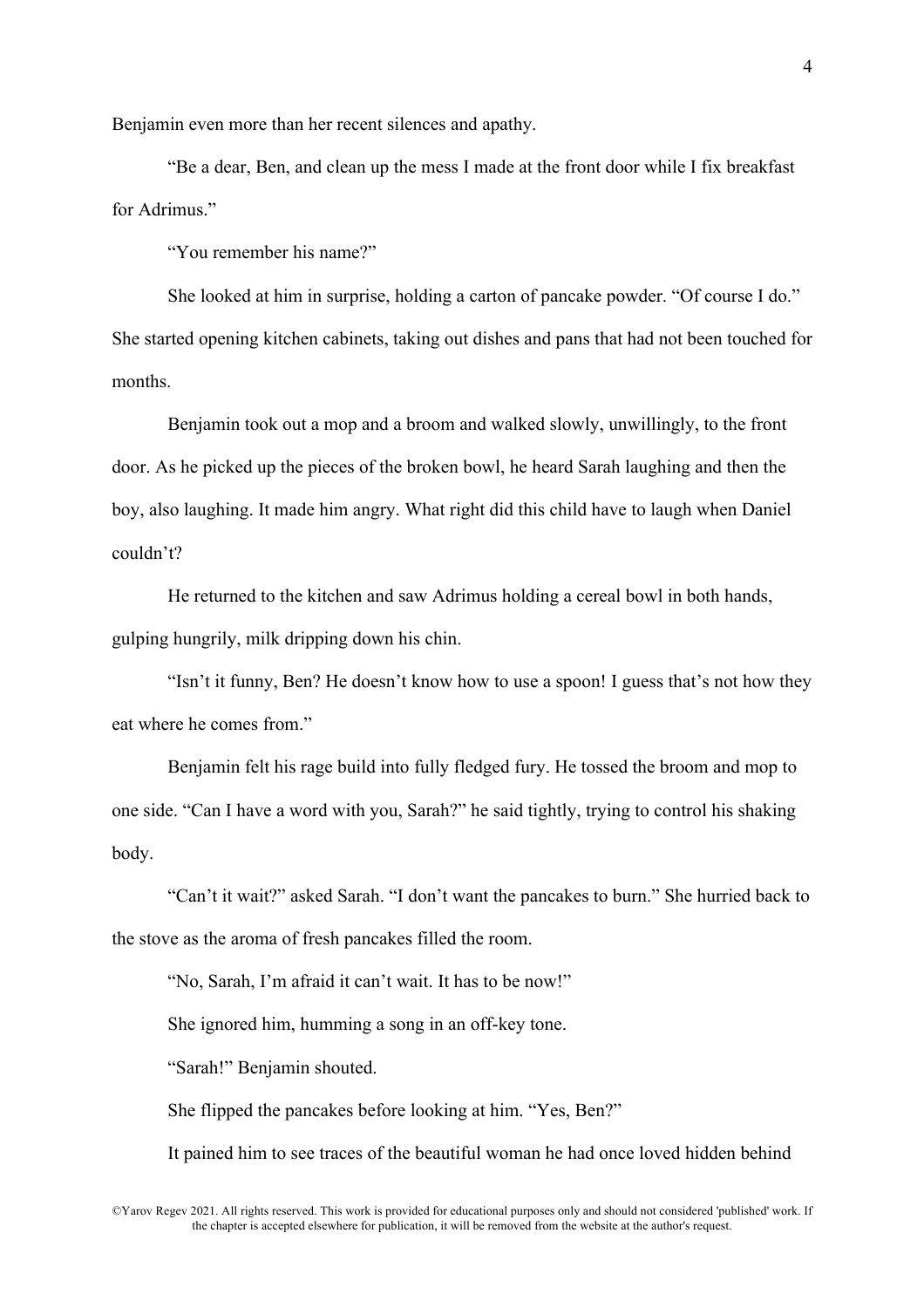that confused face, eyes staring from some distant, nameless place.

"I need to speak with you privately for a moment," he repeated slowly, patiently.

"All right," said Sarah. "No need to get excited, especially not in front of a child." She turned the stove off, took a plate out of a cabinet, and piled pancakes on it. "There you go," she said to Adrimus, placing the plate in front of him. "I already put the maple syrup on the table, and I'll be right here in the next room with Benjamin, so if you need anything just holler, okay?"

The boy stared at her with the eyes of a lamb, and she brushed his hair with her pale fingers, the movement sending chills down Benjamin's spine.

"Now what was so important?" she asked, as she and Benjamin stepped into the living room.

Benjamin struggled to keep his tears in check. He placed both hands on Sarah's shoulders, a sailor clinging to the last piece of driftwood. "Listen, Sarah. I know we've been through a lot lately, but try to figure this out with me. Where did this boy come from?"

"It's Adrimus," said Sarah. "We adopted him, don't you remember?"

"Yes, it's Adrimus. But Adrimus is a child from some third-world country at the other end of the world!"

"Are we done here?" she asked angrily. "I want to go back to him."

"Adrimus can't be here!" Benjamin's voice rose, his self-control waning. "He's just a name on our credit-card statement. We joined an organization that collects funds and gives them to children in needy countries. We pay them \$35 a month, and they give it to him, or his family, or God only knows which local organization that supports him. Adrimus is supposed to be at the other end of the planet! I don't even remember which continent, and neither can you. Sarah, he can't be here!"

The phone rang.

©Yarov Regev 2021. All rights reserved. This work is provided for educational purposes only and should not considered 'published' work. If the chapter is accepted elsewhere for publication, it will be removed from the website at the author's request.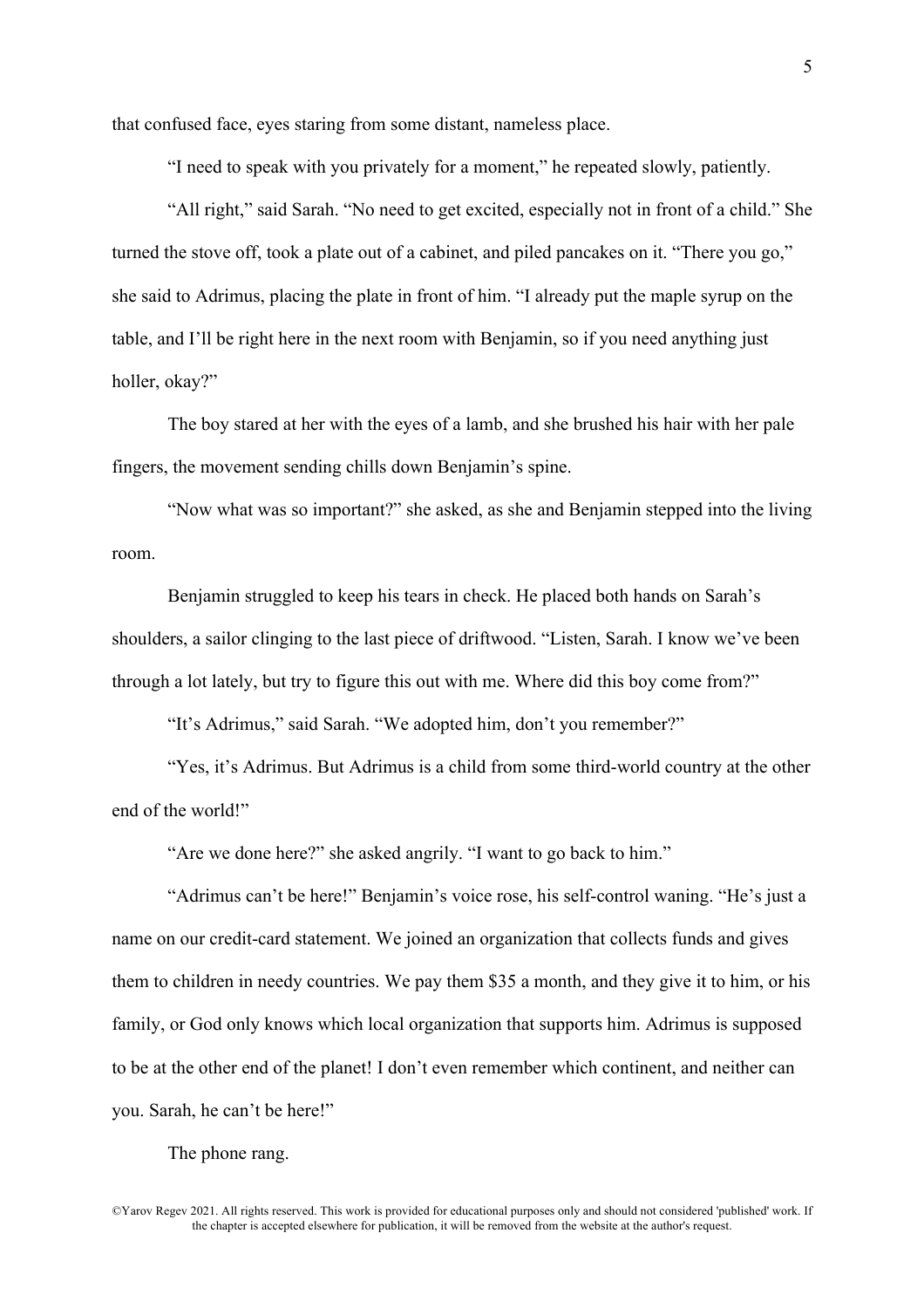"Be a dear and answer that, won't you, Ben?" Without waiting for his reply, she walked back into the kitchen.

Benjamin clenched his hands into fists and crossed to the telephone table. In the background, he could hear Sarah and Adrimus laughing again.

"Hello?"

"It's me, Esther, your mother-in-law. May I please speak with my daughter?"

Benjamin sighed. She always added the explanation "your mother-in-law," as if he could ever forget. "Yes, hello, Esther. It's Benjamin, your son-in-law. Hold on." He put the phone down. "It's your mother!" he shouted, louder than he had intended.

More laughter came from the kitchen. There was no response to his call.

"Sarah, it's your goddamn mother on the goddamn phone!" he screamed. The blood rushed to his face as he banged his fist against the table. Too late, he realized that Sarah's mother—his mother-in-law—must have heard his scream loud and clear.

The joyous sounds from the kitchen ceased, and Sarah, anger flaring in her eyes, appeared. "I'll deal with you later!" she muttered to Benjamin, and picked up the phone.

"Hi, Mom!"

The forced cheerfulness in her voice sickened Benjamin.

"I'm glad you think I sound better," she said after a few seconds.

Benjamin paced back and forth like a trapped cockroach. Sarah's mother had detested him from the first day she'd met him, a dislike she had never bothered to hide. And after the accident her hatred of him had grown exponentially, growing into something far deeper, far more malicious.

"Yes, of course, Mom. I thought about it too. I just know how busy you are."

Now, after Daniel's death, it was as if all Esther's suspicions, all her hatred, had received a seal of approval from God himself. She could look back with pride on all her past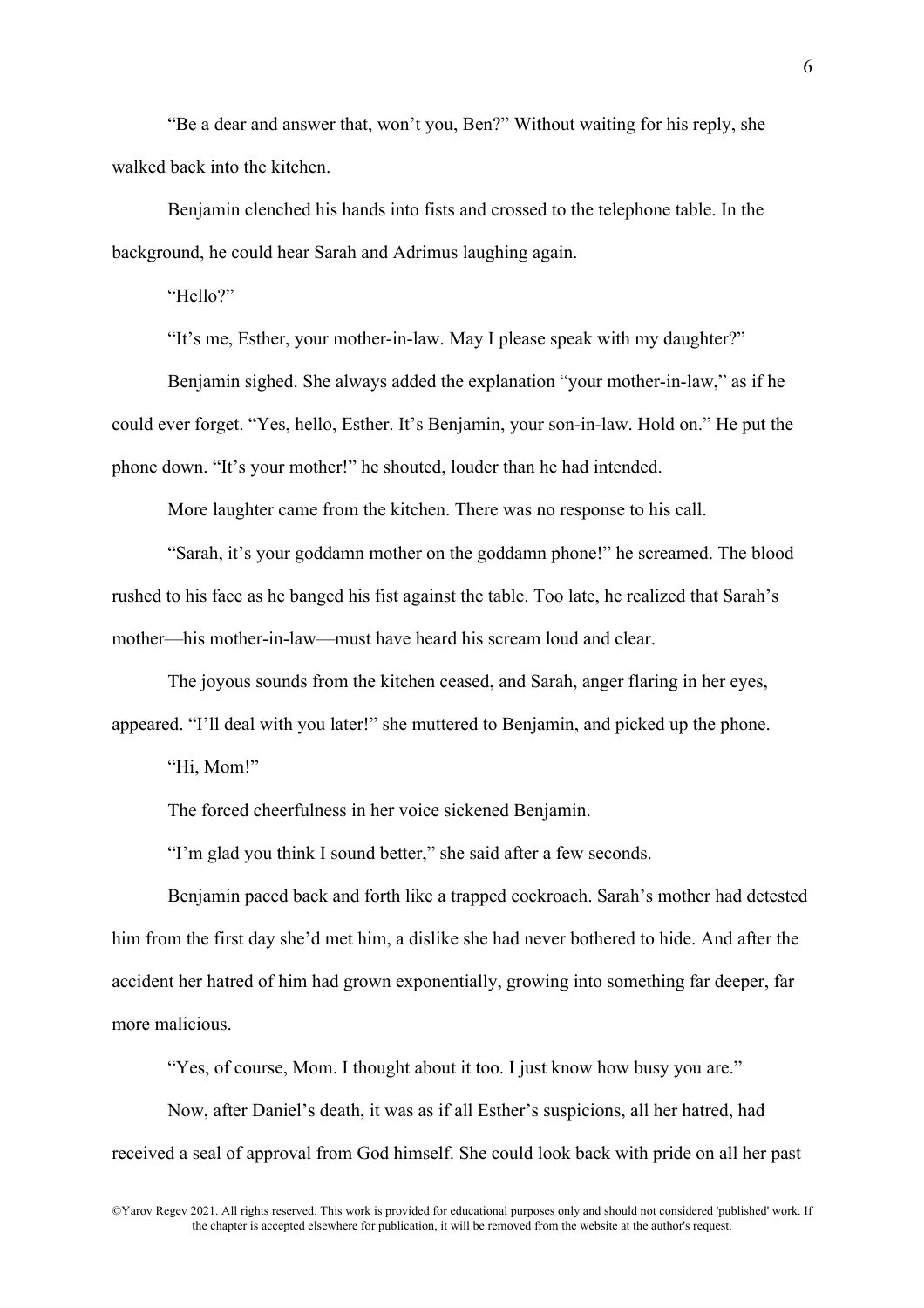threats and warnings about how unstable Benjamin was, how bad a choice Sarah had made a true prophetess of misery. Sometimes Benjamin thought the old serpent was actually happy that Daniel had died, because their son's death had made her right.

"It's a bit short notice, Mom, but you're always welcome here, for a week or however long you'd like to stay."

The blood that had earlier suffused Benjamin's being with anger now drained from his face. He wished uselessly that he had misheard what Sarah had just said.

"We'll see you tomorrow afternoon, then. I love you too, Mom." Sealing his fate, Sarah broke the connection and put the phone down. "What the hell is wrong with you?" she spat at him.

Benjamin blinked. With this latest threat to his sanity, he had forgotten his earlier outburst.

"Shouting like that when my mother can hear you, when there's a child in the house!"

"Your mother can't come!" he exclaimed.

"She's my mother, Ben, she can come whenever she wants to. How many times do we have to go through this?"

*We're having a fight!* thought Benjamin, almost with glee. *We're actually having a fight!* How long had it been since they had had anything to argue about? In a way, this new nightmare felt better than the one preceding it. Anything was better than the memories. Like the one, for example, that constantly filled his ears, the gurgling sounds that had come out of Daniel's mouth in the seconds before the end.

"What about Adrimus?" he asked triumphantly. "How will you explain Adrimus to her?"

"What is there to explain? He's come for a visit, that's all. It's not like we don't know who he is."

©Yarov Regev 2021. All rights reserved. This work is provided for educational purposes only and should not considered 'published' work. If the chapter is accepted elsewhere for publication, it will be removed from the website at the author's request.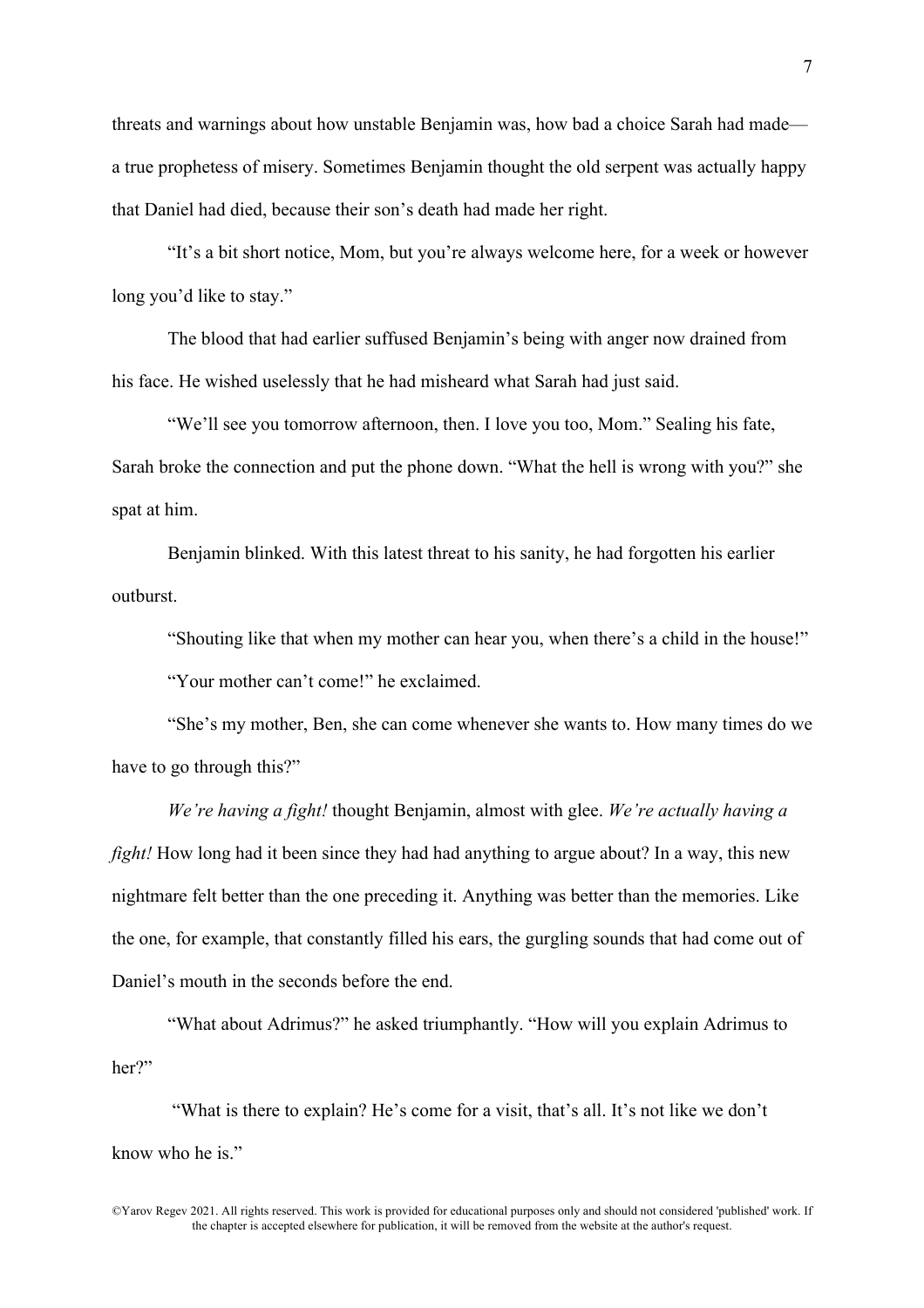The doorbell rang again, harshly intruding. They exchanged a frightened look. "Go see who it is," Sarah said in a whisper.

Sighing heavily, Benjamin went to the door, wondering if he was dreaming but knowing he wasn't, because he always saw Daniel in his dreams—Daniel bleeding in his arms.

"Who is it?" he asked through the door.

"Agent Dwight Harris, Mr. Mendel. Open the door, please."

"Agent Dwight Harris…" Daniel echoed softly. He unlocked and opened the door.

The tall man standing on the threshold was wearing a long coat that made him look like an actor in a film noir. He flashed two rows of white teeth in an alligator smile.

Benjamin felt so confused that he didn't even consider asking the man for ID, nor did he try to determine which agency the man worked for. Before he knew it, Agent Harris was inside, marching into the living room, looking left and right as if seeking clues to some unknown mystery.

"Who is this man?" Sarah demanded angrily, stepping in from the kitchen. Her eyes skewered Agent Harris. "What are you doing in my house?"

"A thousand pardons for the interruption, ma'am." Agent Harris flashed his alligator smile again.

"Get him out of the house, Benjamin." Sarah's voice cracked, then became a whine. "I don't like the look of him."

"I apologize, Agent Harris," Benjamin said. "My wife is unwell. We've been through a lot lately. Could you perhaps come back later?"

"I'm afraid not," said Agent Harris, and headed toward the kitchen.

"Don't let him go in there!" Sarah screamed.

Benjamin rushed after the agent, only to discover that the kitchen was empty. There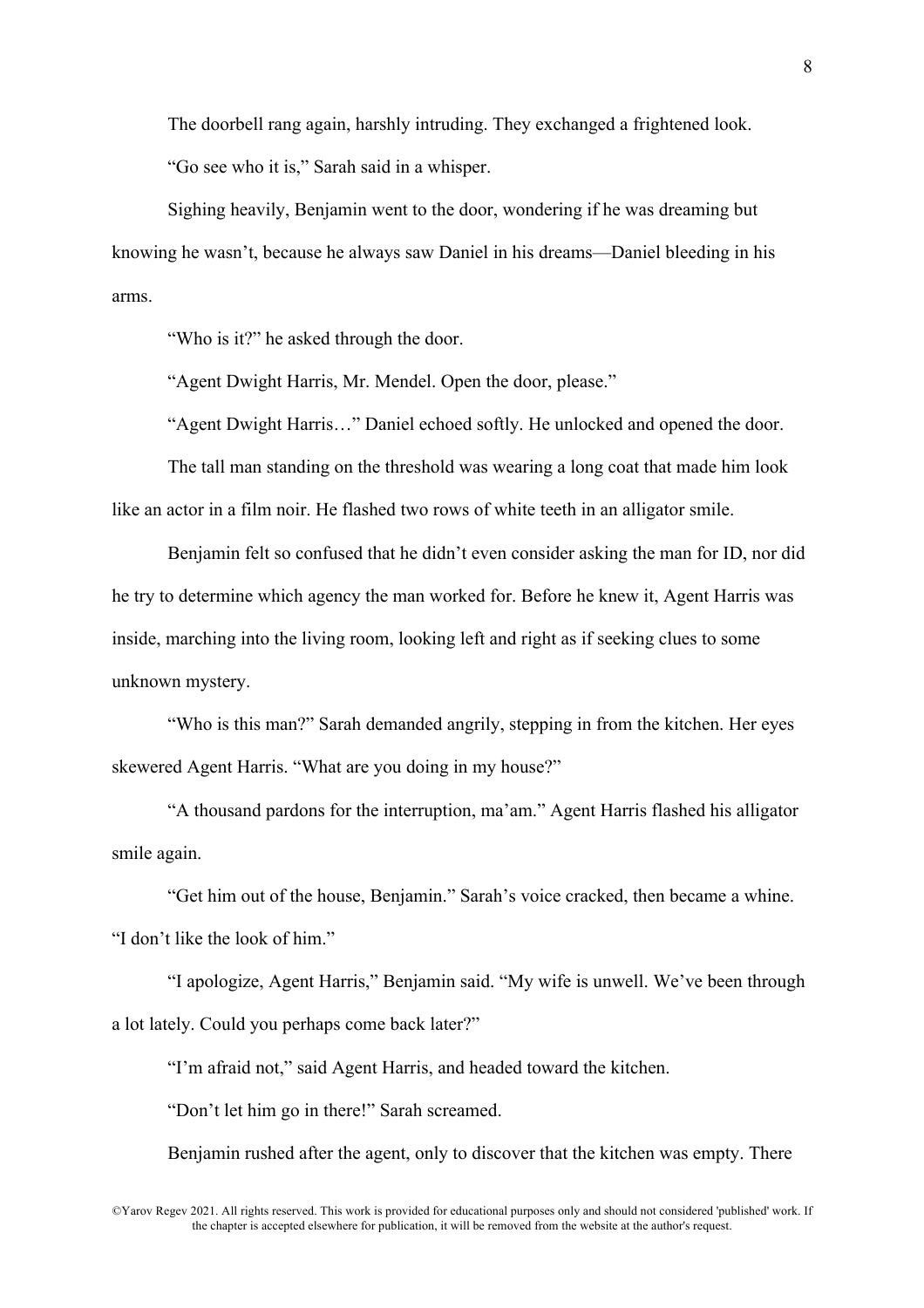was no sign of Adrimus. The cereal bowl remained on the table alongside a plate with a halfeaten pancake on it.

"I'm going to have to ask you to leave, Agent Harris." Benjamin's voice was barely audible.

Agent Harris ignored him. He looked pointedly at the remains of the meal. "Mr. Mendel, I am going to ask you a question, and since you look like a straightforward person, I expect you to give me a straightforward answer."

Keeping his eyes on the table, he took a photo from his pocket. It was a photograph of a drawing of Adrimus, executed with uncanny skill. The image looked so lifelike that it seemed as if the boy might jump out of the photograph into the real world at any second.

"Have you ever seen this child before?"

Benjamin shook his head. The lie came to his lips even before he understood why he felt the urge to utter it. "Not that I can recall, no, sir."

Agent Harris's eyes met Benjamin's. It was clear that he knew Benjamin was lying.

"Actually, now that I think about it, can I have a closer look?"

Agent Harris nodded and handed over the picture. Benjamin marveled at its skill—the artist had used only a few lines, and yet it was clearly Adrimus, as if the essence of the boy's soul had been laid out on the page.

"It does ring a bell," Benjamin said slowly, sweat beading on his forehead. He knew he was a terrible liar.

"Mr. Mendel, why was your wife so apprehensive just a moment ago, when I came into the kitchen?"

"I told you, she is unwell. Anyway, I'm not sure that I have to explain myself to you. What agency did you say you work for?"

"I didn't," said Agent Harris. He changed the subject abruptly. "You said the photo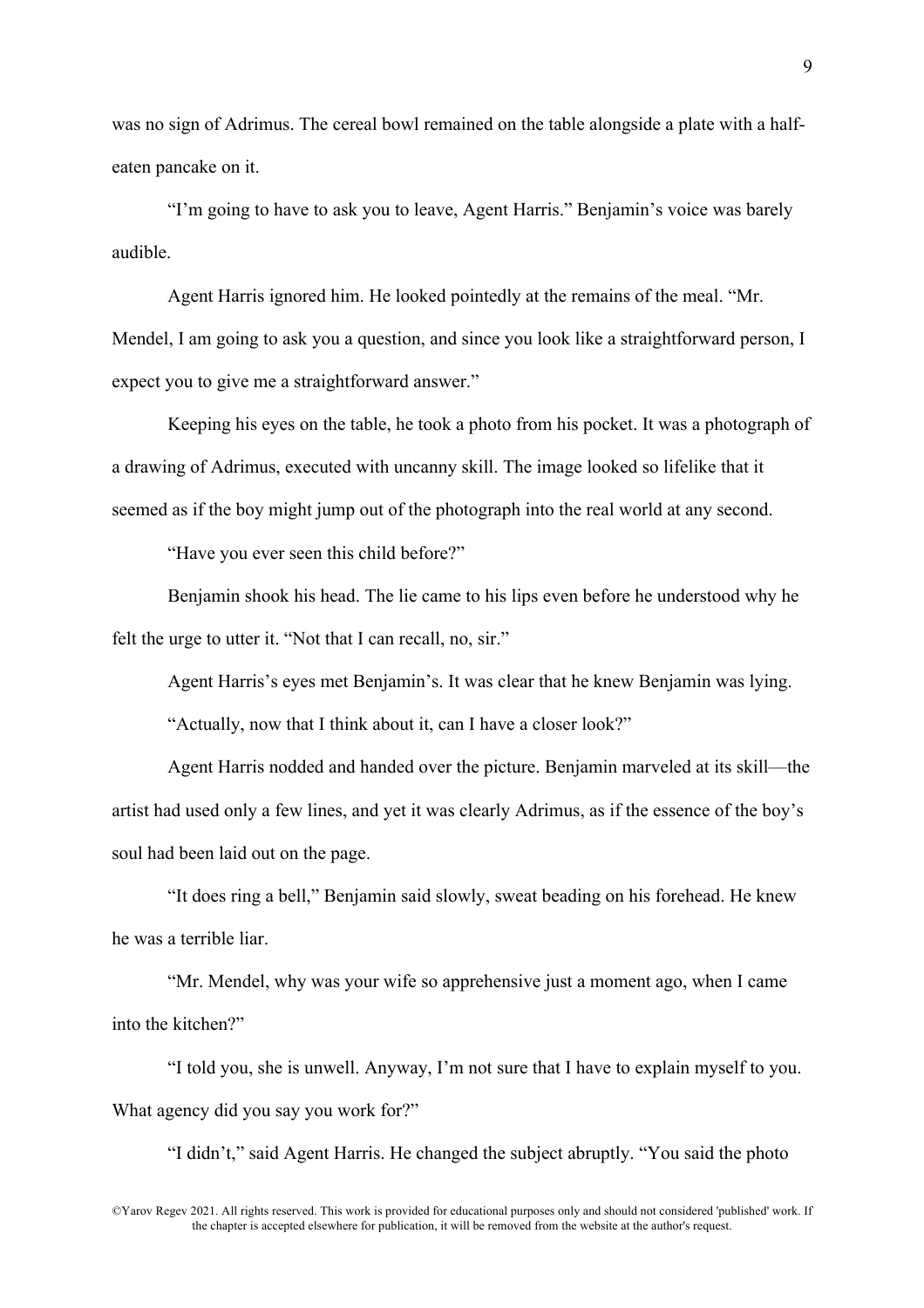rings a bell. Would you share your insight with me?"

Benjamin searched for a way through the quickly forming maze of lies. He heard Sarah crying in the living room.

"There was a boy we adopted some years ago," he said. "Well, not exactly adopted. It was through one of those donation websites, the ones that help children all over the world. You donate \$35 dollars a month, and they use it to help the child you adopt. We figured it was a good thing to do, plus it was tax deductible, so…" Benjamin shrugged.

Sarah's weeping intensified.

"I really need to go to my wife now," Benjamin said, and turned to walk out of the kitchen.

Agent Harris moved into his path, towering over him, his large nostrils flaring with the anger of a primal god. "Would you like to know, Mr. Mendel, what will happen if I leave this apartment with the slightest suspicion that you are lying, that you are in any way sheltering this boy?"

Benjamin stared at the massive man, mouth open. He shook his head like a child.

"In that eventuality, Mr. Mendel, less than an hour from now, a team of specialists will arrive at this location. You and your wife will be taken away to be interrogated. You will probably never be heard from again, as you will be considered a risk to national security. This apartment will then be taken apart block by block and inspected. The neighboring apartments will also be taken apart block by block, and eventually this whole building will be demolished." Agent Harris smiled his alligator smile and backed away. "Now, would you like to reconsider and tell me the truth?"

It took Benjamin a good few seconds to find the answer he was looking for. When it came, he surprised himself. "Do you think you can come in here and threaten me?" He laughed for the first time in weeks. "You think I'll care if you send men in here to take me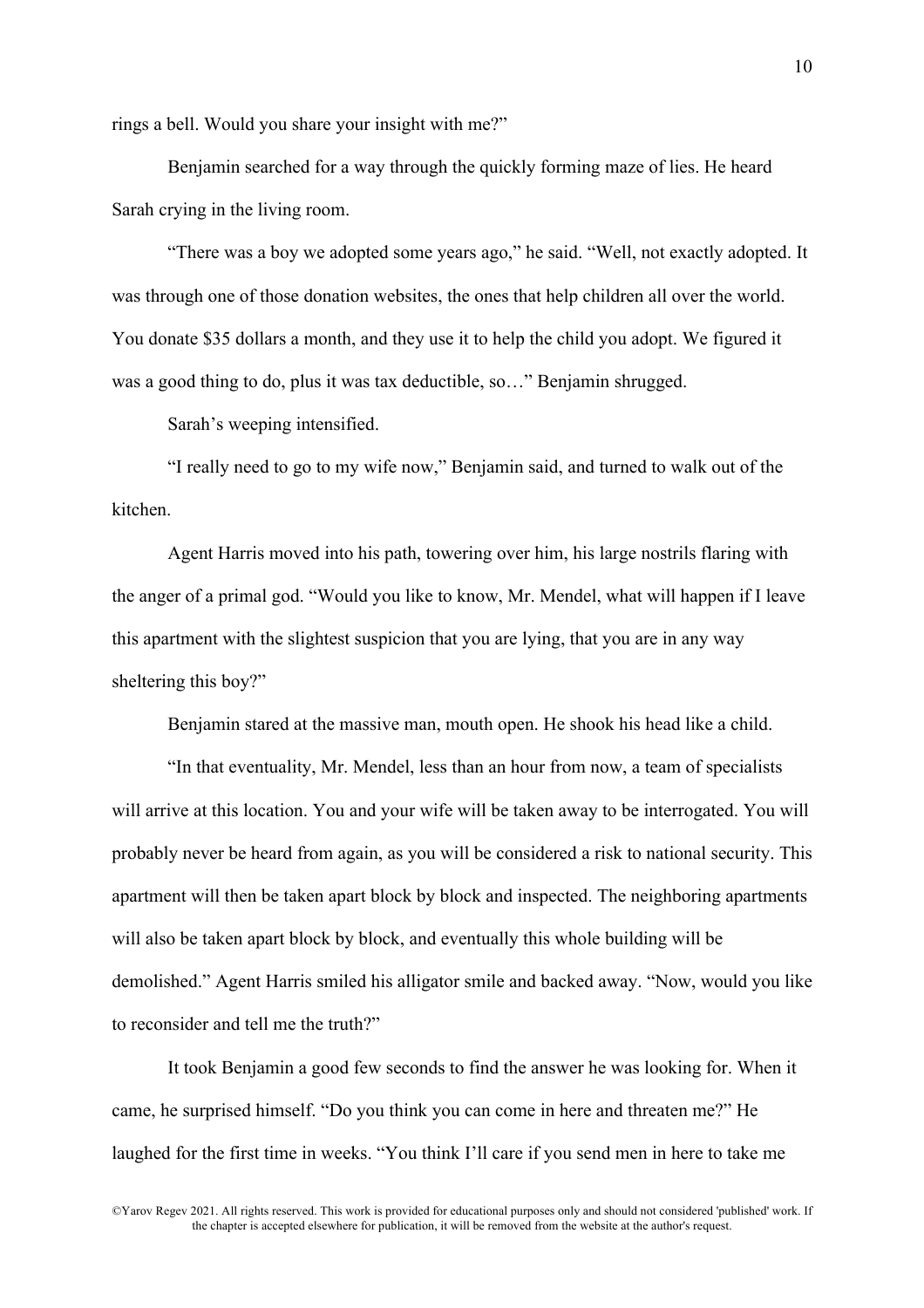away and torture me or even kill me?" Now it was his turn to walk menacingly toward the agent. "I'm living in hell, Agent Harris. I held my son's dead body in my hands. If you think you can come in here, threatening us, looking for a child who lives on the other side of the planet, then I tell you this—do your worst!"

Agent Harris shook his head.

Sarah had stopped crying. Objects were falling in the living room. Something crashed to the floor.

"That was a very moving speech, Mr. Mendel," Agent Harris said. "Unfortunately, it can do nothing to improve your situation."

Benjamin's momentary resolve had already vanished. He wished his hands weren't shaking so badly, wished he could stare at Agent Harris with a cold and menacing look instead of avoiding the taller man's eyes. "Why are you looking for him, anyway?" he asked in a low voice.

"That does not concern you," Agent Harris said. "We'll take him to a place where he will be safe. You should not—"

When the lamp smashed down on Agent Harris's head and a halo of broken ceramics exploded around his face, Benjamin nearly laughed with shock. The sight of the large man collapsing to the floor, brains and blood spewing from the wound in his head, was so unexpected it was almost comical. And Sarah…Sarah who couldn't even speak during breakfast, Sarah who could barely move since the accident, was standing tall over the twitching body of Agent Harris, the broken base of the lamp still in her hand, an insane David victorious over Goliath.

Understanding belatedly hit Benjamin, and he took two steps back from the agent, who had stopped twitching now and lay still. Blood seeped from his shattered skull.

"I won't let them take another child away from me," Sarah said, her voice steady and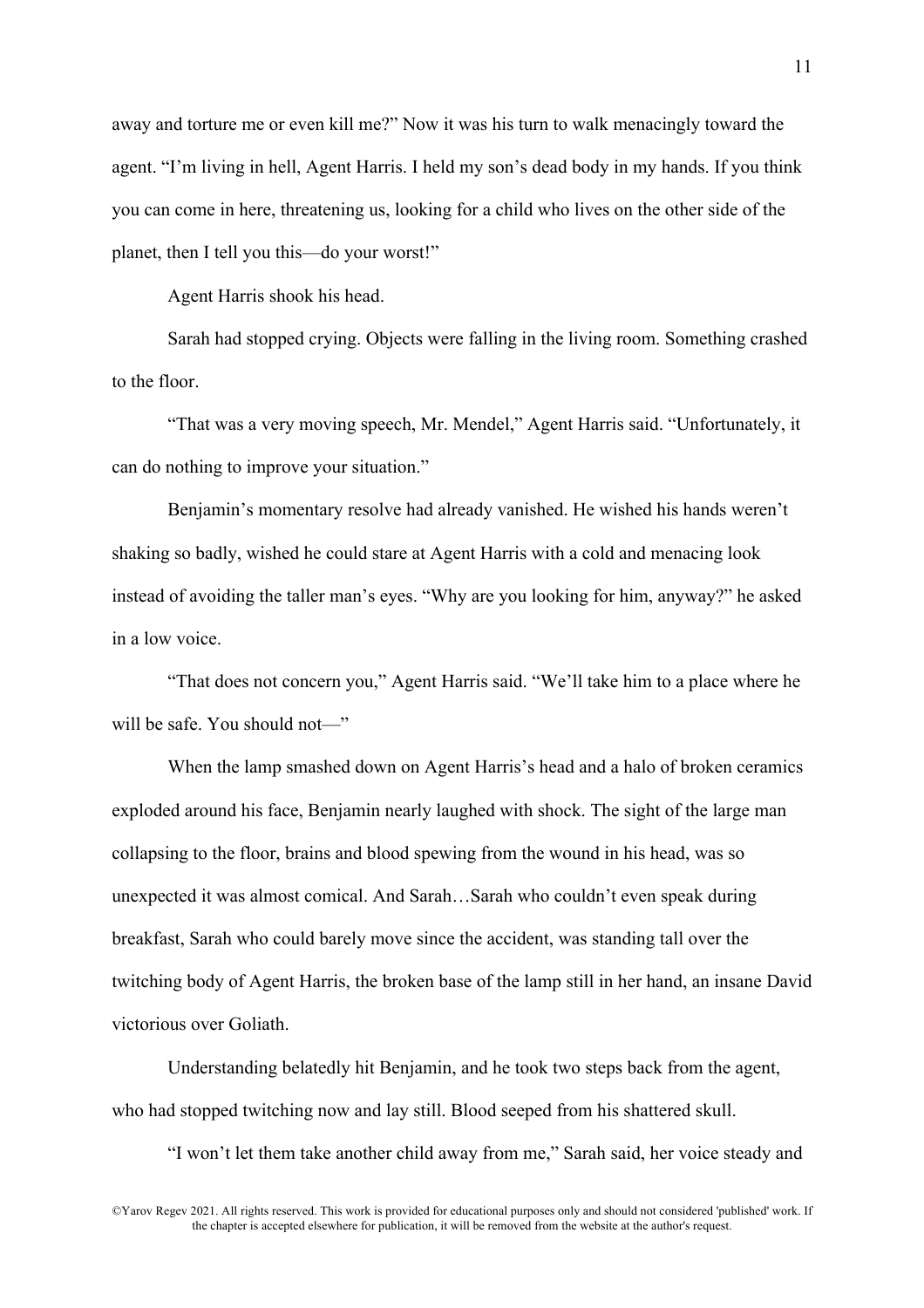unfaltering. "I won't let them take Adrimus away."

In that moment, Benjamin was terrified of her. He felt like a child who desperately wants to run away and hide in his room. Maybe, he thought abstractedly, that was the trouble with being an adult: you never had a room of your own to hide in and be miserable.

Instead he muttered, "Okay, Sarah," over and over again. "Okay, Sarah."

He was suddenly conscious of his own shivering, as if he were in the heart of a winter storm with not a stitch of clothing to cover his body. "We should probably call the police," he whispered.

"No!" Sarah shouted.

Benjamin took another step back. The blood, Agent Harris's blood, was slowly spreading across the floor, reaching out to touch his shoes.

"You have to get rid of the body," she said, putting down the broken lamp.

"I'll do no such thing! Are you insane?"

"Oh, yes, you will!" Sarah said vehemently. "You owe me that."

She did not add *for killing our son,* but Benjamin heard the phrase in his mind loud and clear.

In the living room, Adrimus was sitting on the sofa. He had materialized, as if from thin air, into their reality. Sarah sat beside him and held his hand. Adrimus laughed, a sound like bells that filled the air with a tinkling melody.

Benjamin looked again at the body of Agent Harris. Now his wife was a killer too. In the strangest of ways, they were suddenly even.

"Get rid of the body," he murmured. He heard Adrimus and Sarah laughing in the living room. "Who is he?" he said to himself. "Who the hell is this child?"

Sarah had turned on the television, and Adrimus clapped his hands in excitement as she switched channels. "Don't forget my mother will be here tomorrow morning!" she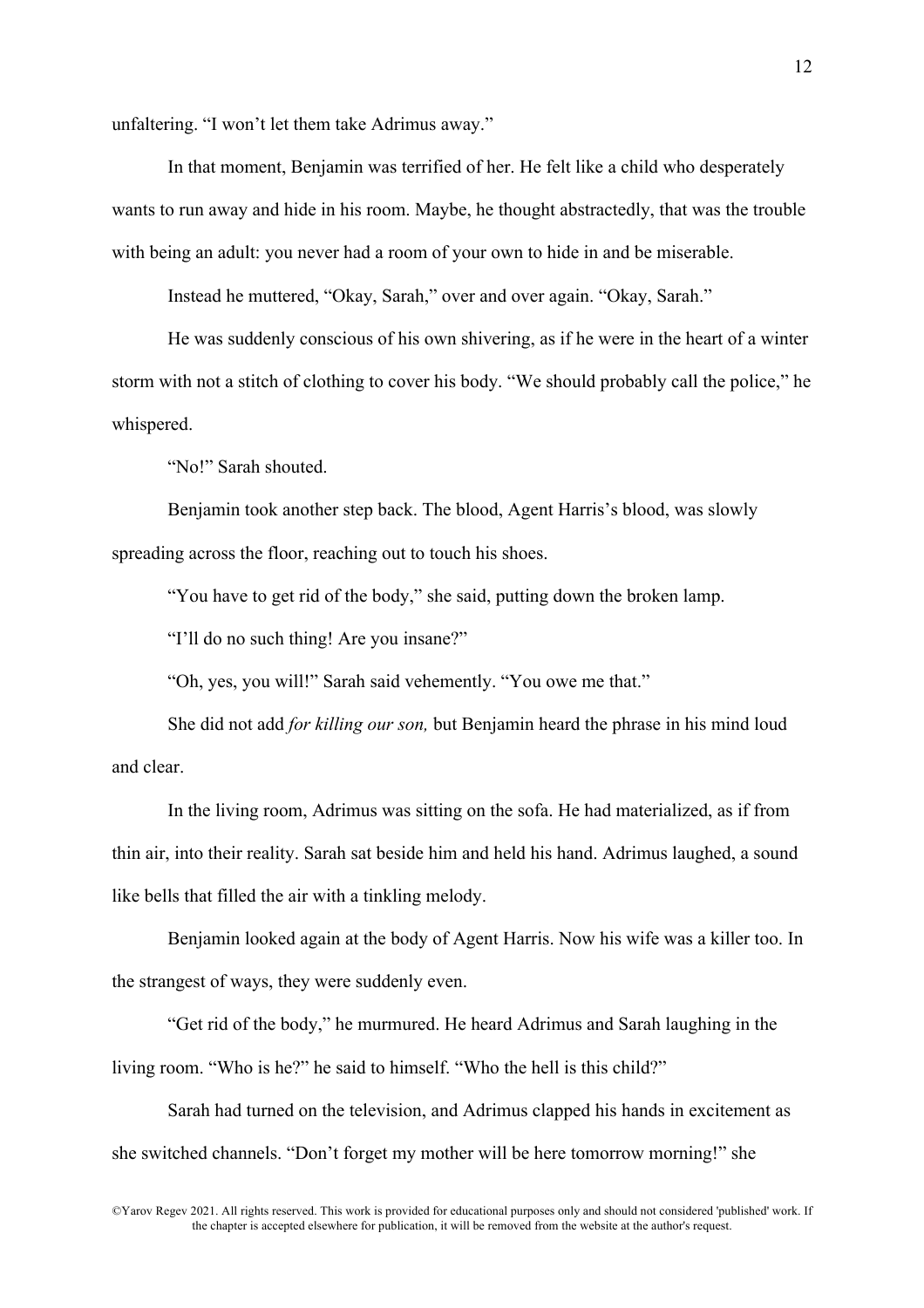shouted.

Benjamin tried to think, but his mind seemed unable to hold onto any thoughts; they slipped through his mind without forming any solid notion.

*Don't think!* That was the only way to survive this. Not to view the corpse on the floor as the remains of something that had once been a living, breathing human being but to think of it simply as a mess to be cleaned up, removed, disposed of. He set to work, humming as he did so to drown the sounds in his head, humming because now that he was busy dealing with Agent Harris's body and blood, he could not see Daniel's blood, nor hear his dying screams.

He opened the kitchen cabinet beneath the sink and took out some heavy-duty trash bags. Then he found some tape in another cabinet and, still humming – what song was he humming, anyway? It sounded so familiar, but for the life of him, Daniel could not remember what it was – he opened up the trash bags and placed one over agent Harris's head and another over his feet. He lifted the dead agent's head, groaning with the effort, and wrapped tape around it. Then he proceeded to do the same with the dead man's feet. Finally, he rolled the body away from the pool of blood and wrapped more bags around the head until he was sure he could drag the body to the door without leaving a trail of blood.

When he was finished, agent Harris looked like a trash-bag mummy that had been abandoned by its embalmer mid-job; just the head and the feet having the chance to cross over into the next life.

He cleaned up the pool of blood and splattered brains with two rolls of paper towels. Finally, he washed himself clean in the kitchen sink. He sighed when he was finished and turned to clear the dishes from the kitchen table, the next logical phase in cleaning up the morning mess. Then he remembered the half-shrouded body.

They had a small store room which Benjamin always called the ghost room because he said it contained the ghosts of once useful things that plagued every house. Now the name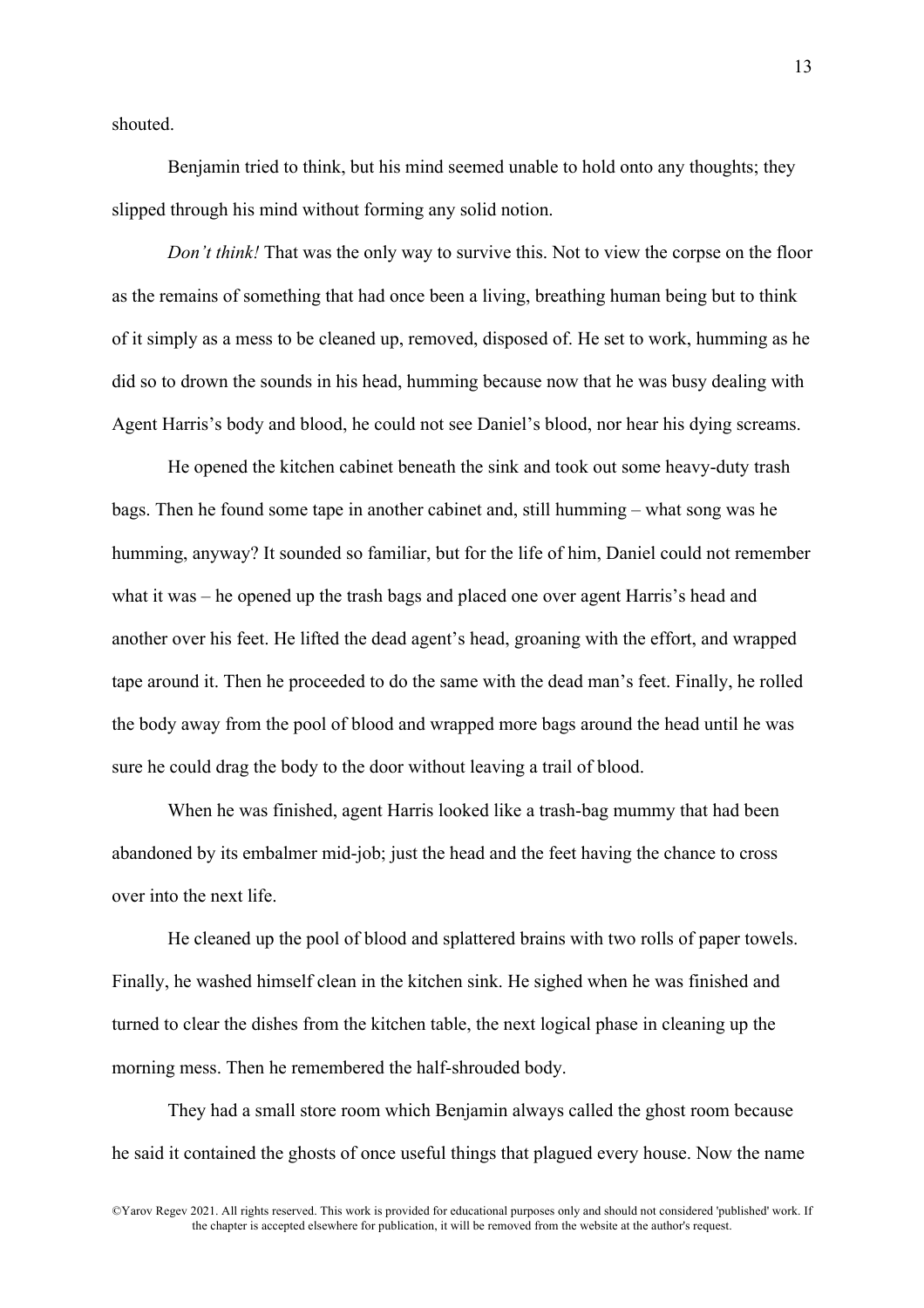seemed more appropriate than ever, as he dragged the body of agent Harris towards it, taking at least three or four breaks to wipe the sweat off his forehead and catch his breath. He had reached the point where all he wanted was to get it over and done with, and he almost screamed in frustration when he opened the store room door and realized that the tiny space would was not large enough to contain the body lying down.

He pondered for a moment, then bent and heaved the body inside. He took a deep breath and, with both arms clasped firmly round the big agent's torso, hoisted the body up onto its dead feet. Breathing heavily, he held it there and realized he would have to fold the plastic-mummified arms and legs in order to close the door. Grimacing, he did that and then slammed the door shut.

That was it; life could go back to normal now. All would be as it had been. He almost felt happy as he ambled into the living room and sat on the sofa beside Sarah and Adrimus. For the first time in months, Sarah looked at him with a modicum of affection. She actually put her arm around him as he leaned back on the sofa. There was a game show on the television. The host was shouting and dancing in feigned enthusiasm around impossibly young cheerleaders who were holding briefcases filled with various amounts of money. Benjamin quickly understood that the contestants had to eat live insects as they crawled around in mud if they wanted to win one of the briefcases.

It felt good to relax at last. Benjamin wriggled gently, digging himself deeper into the sofa. Sarah put her head on his shoulder. She felt warm and soft to him, just as she had before their life had become a nightmare. As she had before the car accident in which he had killed Daniel, their son. Adrimus was smiling at them, and the sounds of the screaming people, crawling and eating cockroaches, that came from the television were strangely comforting. A mad lullaby. Benjamin yawned once, closed his eyes, and fell asleep.

\*\*\*

<sup>©</sup>Yarov Regev 2021. All rights reserved. This work is provided for educational purposes only and should not considered 'published' work. If the chapter is accepted elsewhere for publication, it will be removed from the website at the author's request.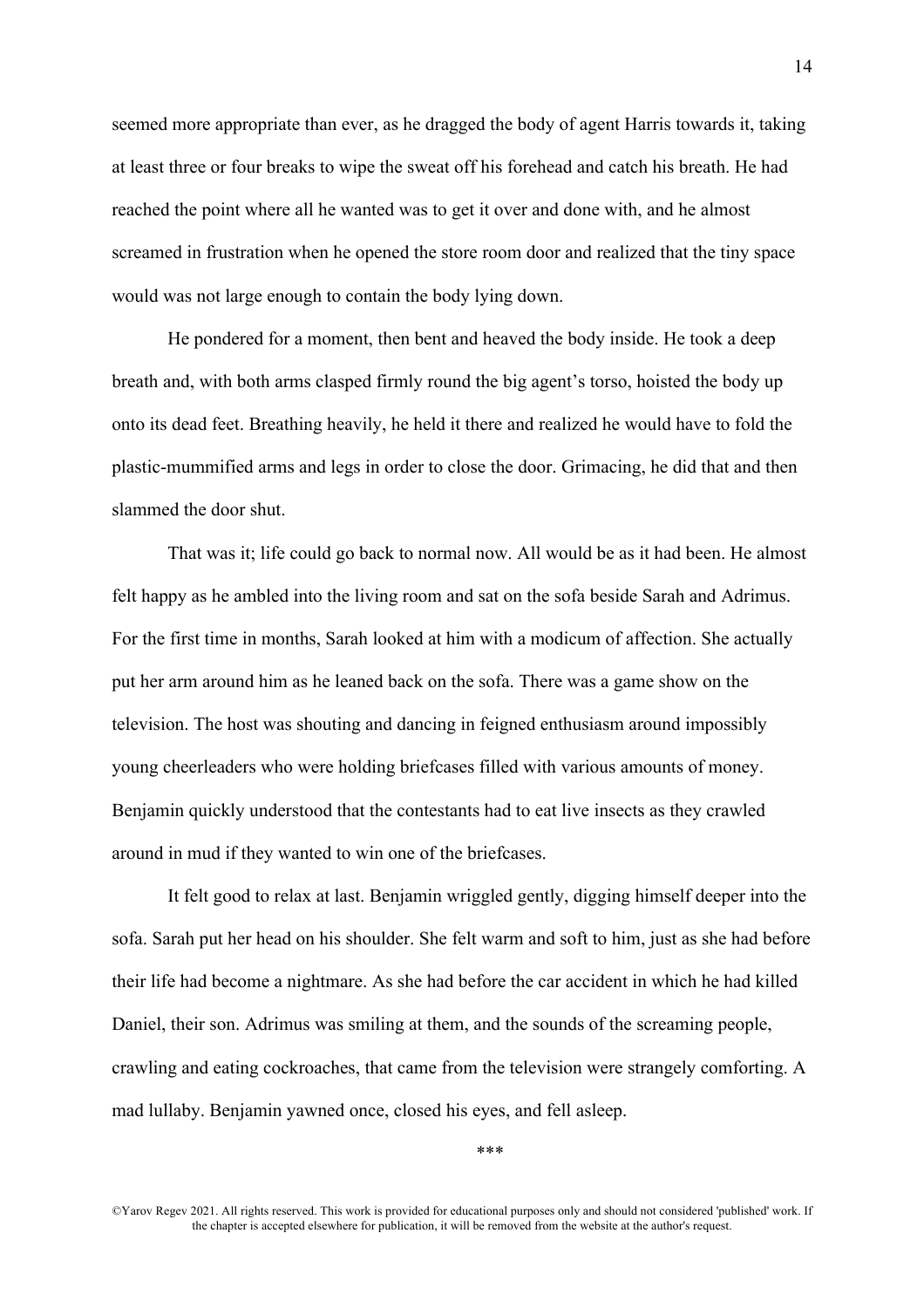Benjamin was behind the wheel of his car, heading towards the New Jersey turnpike. He kept twisting the knuckles of his right hand hard into the sockets of his eyes, trying to wipe away the clouds that seemed to be gathering behind them.

"Are you sure you're all right to drive, honey?" Sarah's voice, filled with concern, came from the back seat.

Benjamin looked in the rearview mirror at Sarah and Daniel and saw that there was someone else sitting with them on the back seat. At first, Benjamin didn't recognize who it was, but then he realized it was Adrimus. For a moment, it struck him as odd that Adrimus should be with them, but he simply shrugged, accepted it, and turned his eyes back to the road to continue the struggle with his driving.

He wasn't much of a drinker. In fact, he almost never drank, and he certainly wasn't the type of guy who would drink and drive. No, sir! Benjamin Mendel was the careful type, the kind that never took any risks. Why he had drunk those three glasses of vodka before they left the wedding he could not fully understand.

Daniel was laughing at something Sarah had said, but Benjamin could not hear what it was. *'Strange,'* he thought, *'how three small tots could affect you so much, snatch the solid world from under your feet and transform it into something soft, something that lacked any hard edges or corners.'*

And suddenly there was a bright red eye glaring at him. A round, red eye that peered straight into his soul.

He opened his mouth, like a gaping, awestruck child. He stared back at the red eye. It came closer, now looking more like a bloody, scarlet mouth that threatened to devour him. It grew larger and larger until it seemed to fill his world. He heard the sound of screeching tires, and then there was a single split second before the other car hit them. One second of realization when he finally understood what the red eye was. One second of trying to claw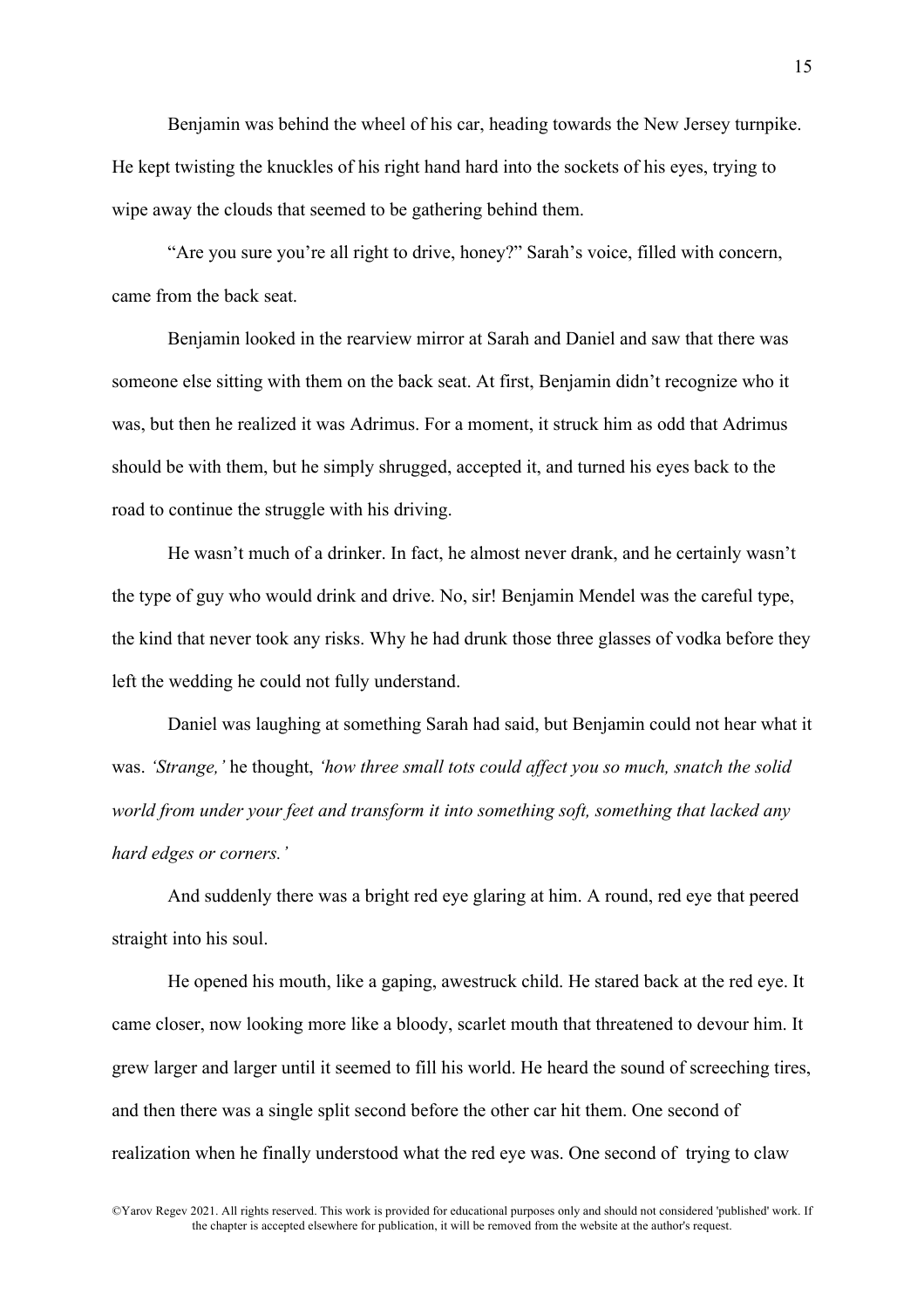his way back to the solidity of the sober world. One second of trying to regain some measure of control, grabbing at the wheel and plunging a despairing foot down on the brakes. Then a black hammer struck his head and the world went dark.

He was floating in darkness within darkness, and something wet was seeping slowly over his arms and legs. When he finally opened his eyes, the world was no longer soft. It was hard and filled with sharp edges like never before. He coughed and realized the inside of the car was full of smoke. He tried to look in the rearview mirror to see if Sarah and Daniel were all right. There was no mirror anymore. There was nothing but shattered glass and burnt metal and some things sticking out from his shoulder and chest.

"Sarah! Daniel!" he shouted, panic swelling like a huge balloon inside him when all he heard was silence. He reached down, fumbling with the seatbelt buckle, groaning when the two pieces of glass, one embedded in his shoulder, the other in his chest, sent shards of pain, like bolts of white lightning, into his brain, hindering his movements. Without thinking, he grabbed the edge of the glass shard sticking out of his shoulder and yanked it free. More pain, immediate and excruciating. But Benjamin was too panic-stricken to care. As if it was coming from someone else, he heard himself screaming as he pulled out the second piece of glass, the one sticking out of his chest. Only after it had agonizingly been removed did he distractedly realize it had not punctured any major artery.

The seat belt was stuck. He began to cry as he tried to crawl out from under it, trying to squeeze his way out where there was no way. His chest and shoulder were on fire.

"Hang in there!" he shouted, wriggling like a helpless worm but hardly managing to move an inch. Then he remembered the miniature Swiss army knife that was attached to the ring of house keys in his pocket. With desperate hands, cursing his clumsiness, he eventually found the knife. It took him more than five minutes to cut through the thickness of the seat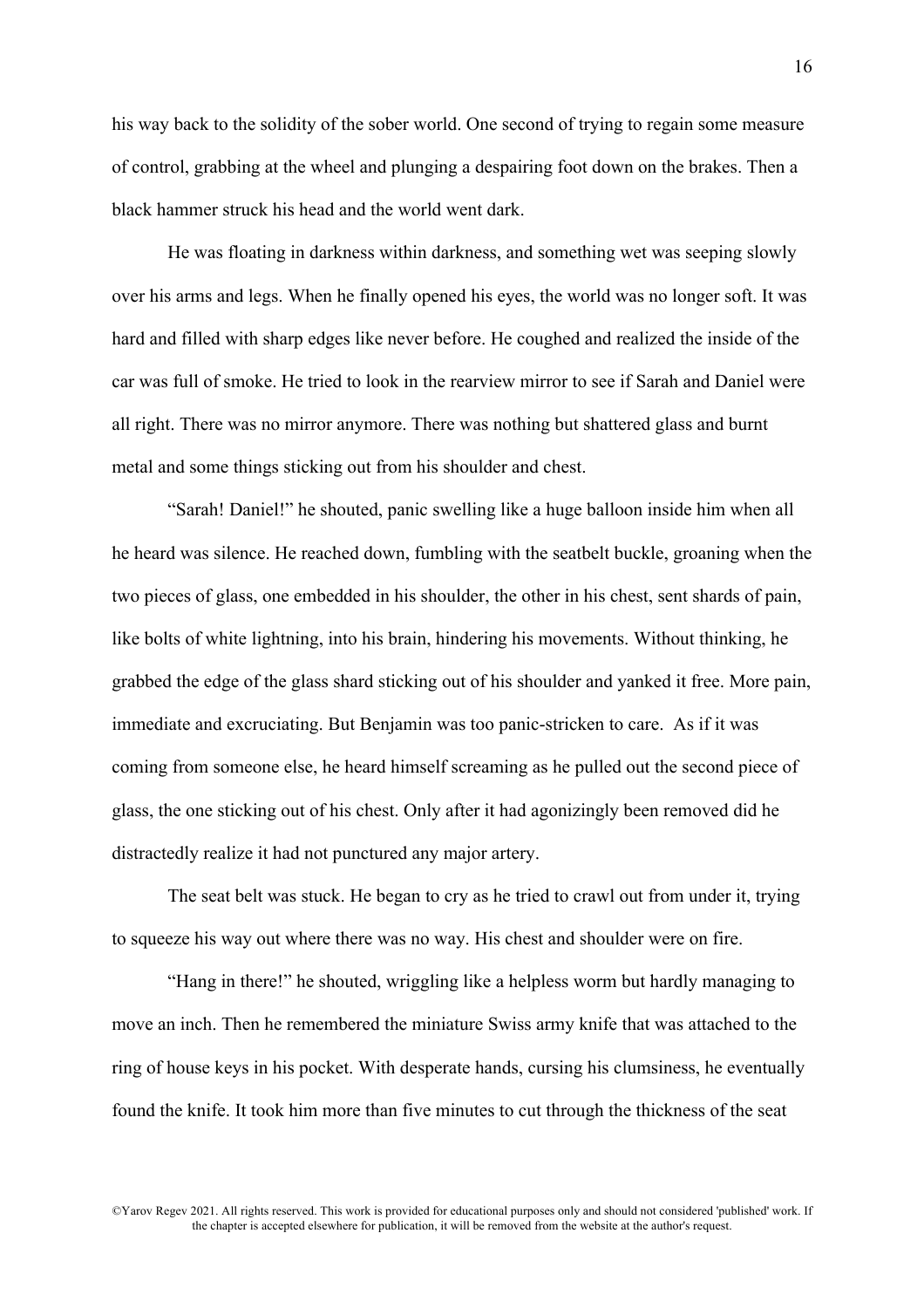belt. The sounds of his own cursing and crying filled his ears, but he heard no sounds at all from what had been once the back seat.

Finally, he felt the fibers of the seatbelt part and he was free. He turned around and froze at the carnage he found himself looking at. Sarah's head was tilted back in an unnatural posture, he did not know if she was unconscious or dead. But it was the sight of Daniel that petrified him, froze him into immobility and made him lose precious seconds. Benjamin's lips trembled in a reflexive prayer. Embedded in the center of Daniel's torso was a large piece of glass. It was so big, it seemed somehow unreal. Like it was part of a magician's act cutting a volunteer in half. And then he realized with a start that Daniel was still alive.

The shock seemed to suddenly lifted away from him to be replaced by terrible, consuming emotion. He crawled to the back seat as fast as he could, fighting useless tears.

Sarah was breathing, he saw that at once. *'Thank God for that,'* he thought. She was breathing and he could feel her heart beating as he laid his head on her chest.

"Wake up Sarah!" he cried like a little boy anxious for his mother to wake up and take care of it all for him. Then he muttered the usual trauma-stricken clichés. "I can't do this without you! I need you!"

Daniel's eyes were open, he was fully conscious, looking at his father.

"Don't..." The boy's voice was a tortured gasp.

"Don't try to talk, Daniel," Benjamin said, and cradled his son's head in his hands.

"Don't cry, Dad," Daniel whispered, blood flowing with the words.

*'How could this be?'* Benjamin wondered; his mind fractured with grief. They were a happy family, a marriage forged in love, a perfect couple who had, together, given birth to, and raised, the handsomest, smartest kid anyone had ever seen. Terrible accidents like this belonged in the nightmare world of the news. Ordinary people like them, watching from afar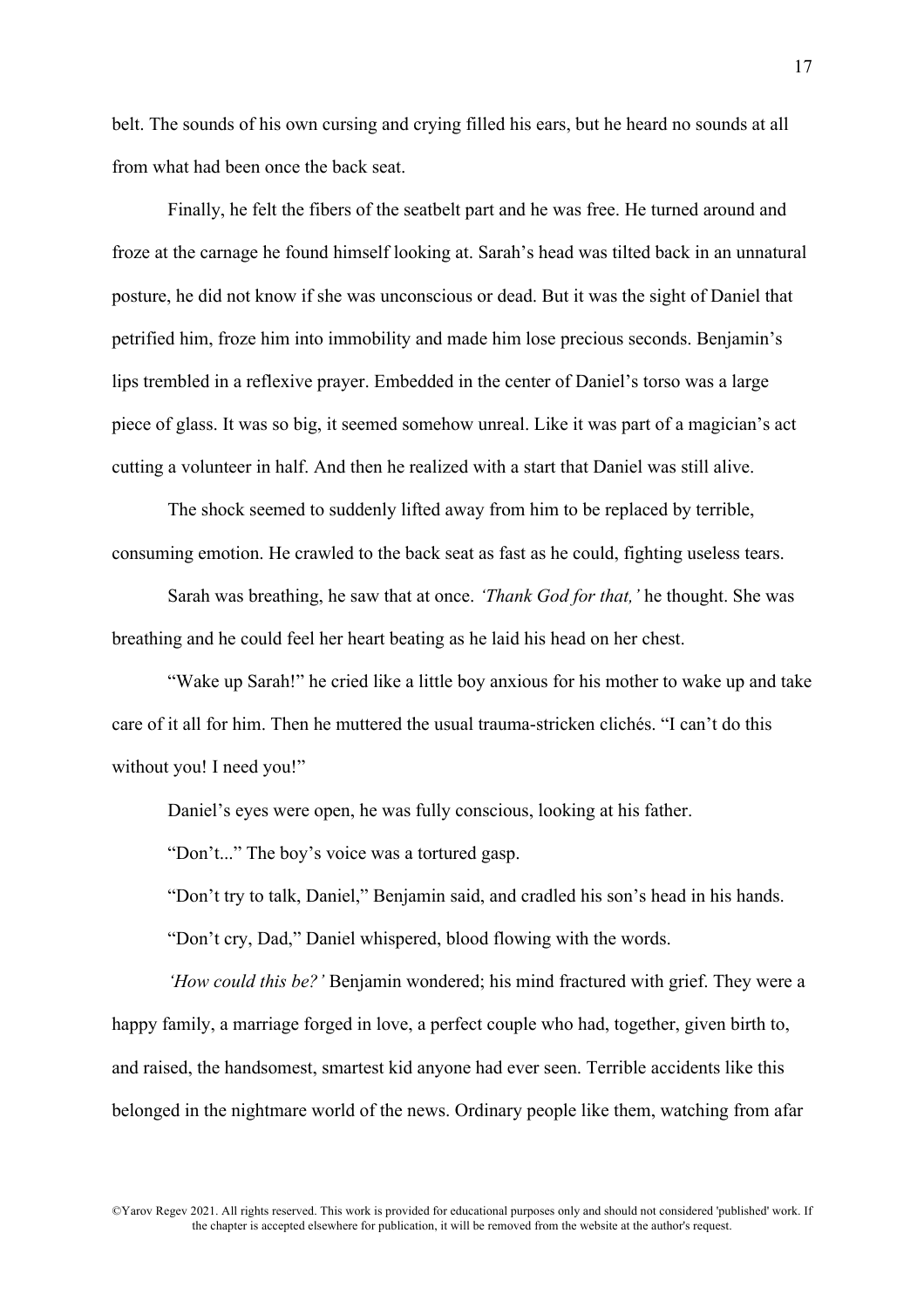in their safe, warm living rooms against the background music of tongues clucking with empathy - and hearts secretly happy that it wasn't them, and never could be.

But the blood went on flowing from Daniel's mouth, rapidly becoming a torrent. His head drooped and lolled to one side. The light in his eyes, that wonderful, spirited light of his young life, dimmed and went out. He was dead, and Benjamin knew it. He took his son's lifeless head in his hands and tried to pull it closer. "I killed you," he moaned as he stroked the gory, bleeding head. "I killed you."

But surely, there must be something he could do. There must be a way to turn back time and go back to that stupid wedding filled with women sporting ridiculous hairdos, and men smiling drunken smiles, and children wailing, and relatives reeking of old age. If he could just go back to the wedding - he would simply not drink those three glasses of vodka and all would be well again. It was that simple. Why did time move only forward to constantly bring grief? Why couldn't it go backwards, just this once, just so he could save his son?

But Benjamin, merely an insect, was stuck in the web of the present and the griefstricken future that awaited him. He heard sirens in the distance and looked at the still unconscious, but alive – thank God for that, she was still alive – Sarah.

He knew that was the moment when she was supposed to wake up and start screaming. He remembered that much. But she didn't wake. Everything seemed to freeze. The sound of the sirens disappeared. The smoke in the car had gone, the blood from Daniel's wounds stopped flowing … and someone opened the door of the car. It was Adrimus. He was smiling at him with the same soft smile that nothing ever seemed to affect.

"This is not the accident, is it?" Benjamin said slowly.

Adrimus shook his head.

©Yarov Regev 2021. All rights reserved. This work is provided for educational purposes only and should not considered 'published' work. If the chapter is accepted elsewhere for publication, it will be removed from the website at the author's request.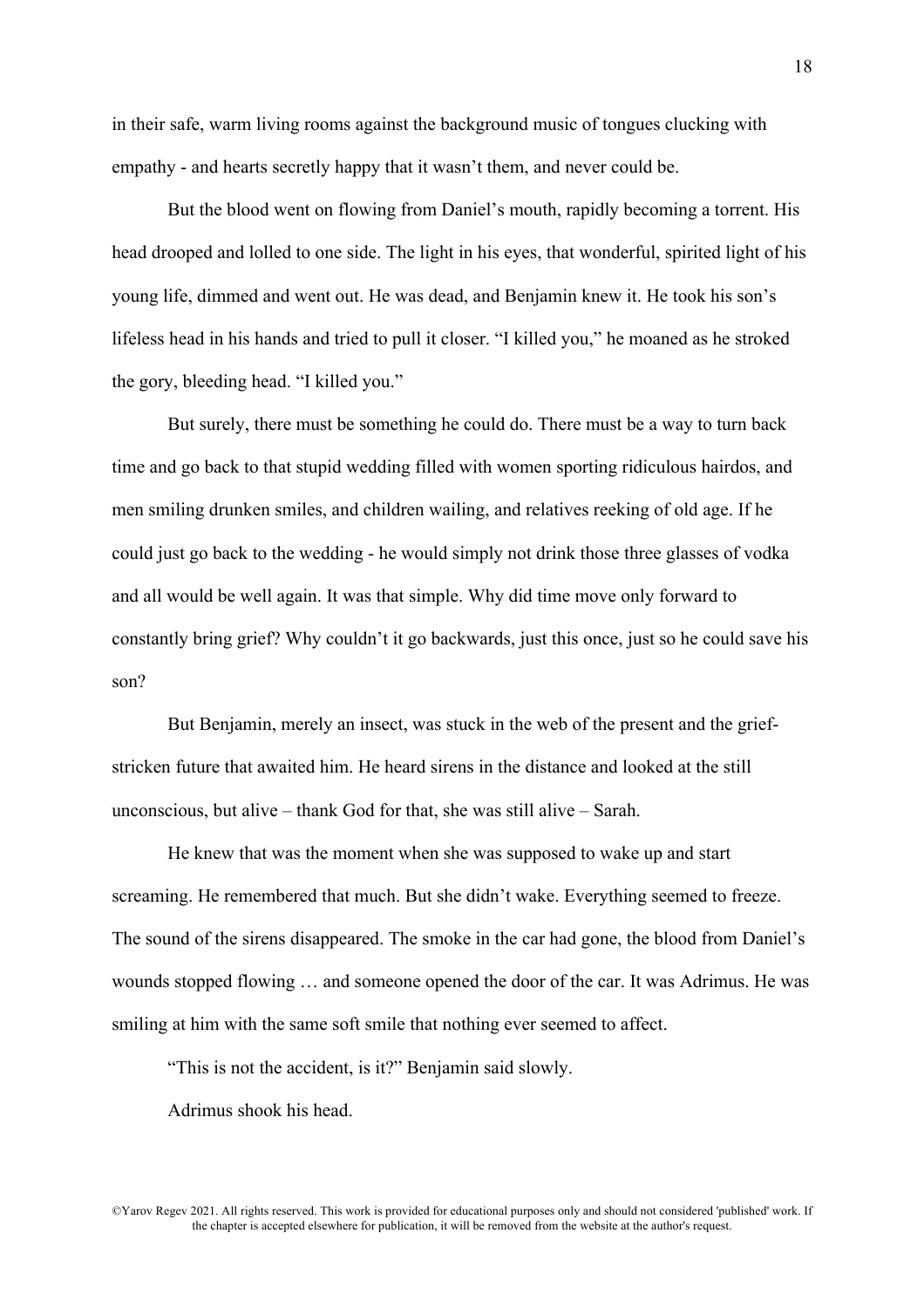"This is a dream of the accident, and that's why you are here, why I saw you earlier, in the backseat with Sarah and Daniel."

Adrimus nodded and reached a hand out to Benjamin.

Benjamin gently rested Daniel's head on Sarah's chest and began to drag himself out of the car.

Adrimus took his hand in his. The world around them was washed with light. The cars, the road, the sun burning away to the west, falling towards the horizon and another spectacular sunset. It all suddenly appeared fresh and new. Benjamin looked at Adrimus, but the boy shook his head and pointed ahead where the gray road kissed the horizon, and from that horizon something else stretched away into the afternoon sky. A bridge. A gleaming white bridge made of a vast collection of bones.

Adrimus wanted Benjamin to come with him, to go with him towards that bridge made of bones. The cars around them were all frozen in mid-movement. Daniel stared at the people who had thrust their heads out of their vehicle windows to look at the accident in front or behind them. Adrimus and Benjamin passed the ambulances and police cars on their way to the accident; blue and red lights washing over them like seawater and blood.

Benjamin did not want to look back. He did not want to see the smoking car with Sarah and Daniel still in it. And it was good to finally have a destination that took him away from the accident, even if he did not have the slightest idea what that bridge of bone was. Even if it was only a dream.

They walked for hours, slaloming their way through and among the cars until the bridge towered above them. Craning his neck, looking up at the impossible height of the bridge, Benjamin saw that it looked like a human spine leading beyond this world and into the skies. A spine held together by red, pulsing ligaments that glistened like a living thing.